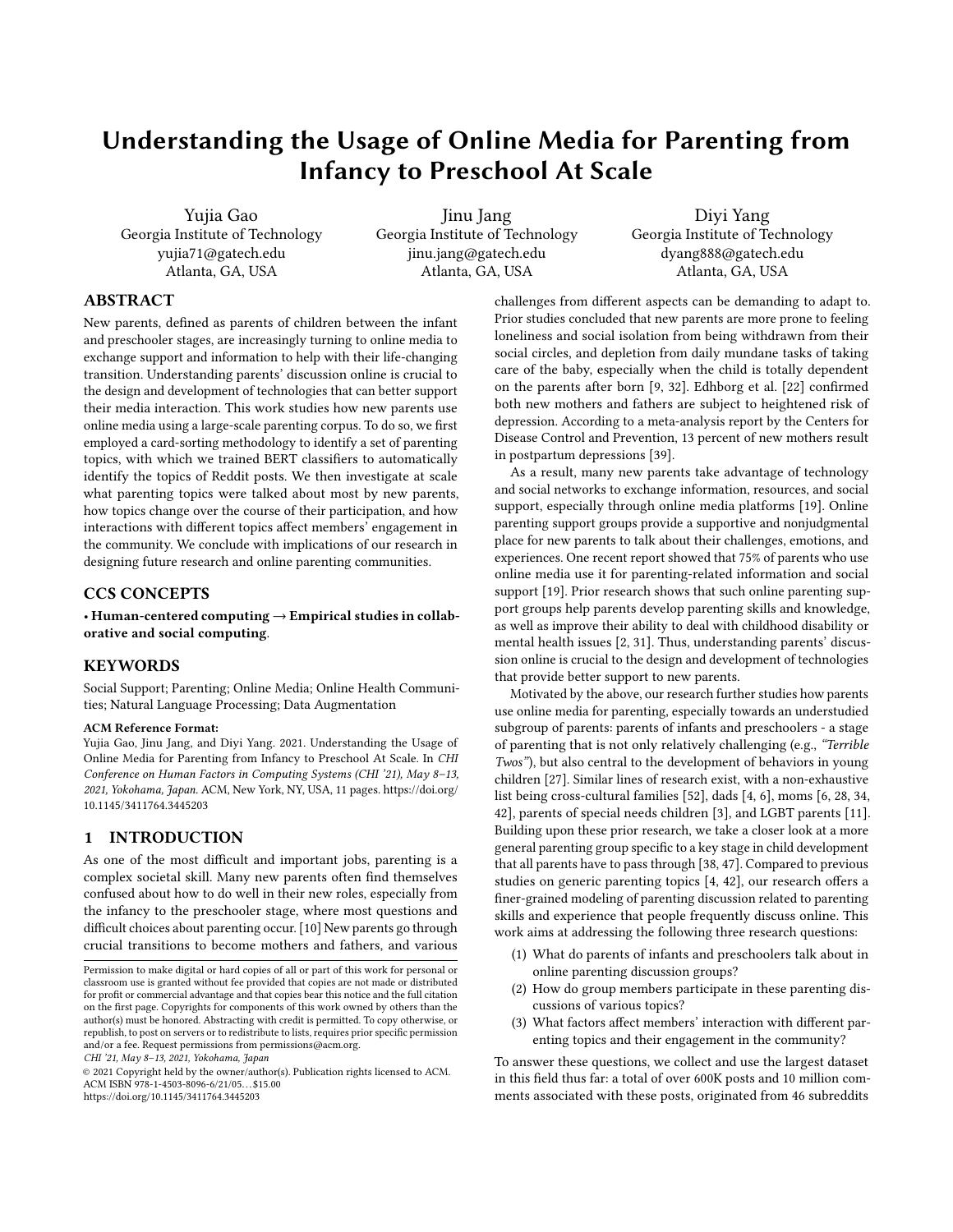associated with parents of infants to preschoolers on the social aggregation site Reddit.com, written by 600K individual users. Then to capture what topics parents discuss online, we employ a qualitative approach of card sorting [\[45\]](#page-10-18) to categorize these parenting discussions into a set of human-decided topics, which improves interpretability and coherence of the resulting topics compared to ones inferred from unsupervised topic modeling methods. In order to process millions of textual messages on parenting discussion, we use a human-annotated corpus to build state-of-the-art machine learning classifiers for predicting whether a post is about parenting and, if so, which topics it contains. We then apply it to automatically label the remaining posts with their respective topics. The remainder of the paper takes a deep dive into our Research Questions (RQ): We further investigate RQ1 by visualizing which topics were talked about among parents of infants and preschoolers in different subreddits, examine RQ2 by comparing the discussion topics at different stages of the parents' participation and how community members interact in these parenting discussions, and answer RQ3 by exploring what factors affect group members' engagement towards these parenting related discussion. In the end, we demonstrate the implications of our comprehensive study of how parents of infants and preschoolers use online media for parenting.

## 2 RELATED WORK

## 2.1 Parental Social Support and Online Media

Parents, especially new parents, have been reported to be notably prone to feelings of loneliness, stress, and depression [\[9,](#page-10-2) [22,](#page-10-4) [32,](#page-10-3) [39\]](#page-10-5). Social support was key to relieving this parental stress related to transitioning to parenthood, according to Gage and Christensen [\[24\]](#page-10-19). Numerous studies have documented the relationship between parental social support and parental perceptions of efficacy, parental stress, quality of family well being, etc. [\[7,](#page-10-20) [35\]](#page-10-21). For instance, Armstrong et al. [\[7\]](#page-10-20) developed a conceptual framework for understanding the relationship between parental social support, family well being, parenting capacity and child resilience, in which parental social support serves as the mediator between environmental and social stressors for parents and family. Gage and Christensen [\[24\]](#page-10-19) concluded that socialization is conducive to relieving parental stress related to transitioning to parenthood.

With online media becoming vital channels for people's daily interactions [\[25,](#page-10-22) [33\]](#page-10-23), parents more frequently turn to online media for parenting related information and support [\[19,](#page-10-6) [37,](#page-10-24) [38,](#page-10-16) [47\]](#page-10-17). Previous research showed that parents use online technology, especially social media platforms, for the following three purposes: specific information acquisition, emotional support exchange, or connection-building with other parents [\[18\]](#page-10-25). With 64.5% of parents using parenting websites as a source for parenting information and 45.1% using social media [\[8\]](#page-10-26), along with 75% of parents responding that they use social media to seek social support [\[19\]](#page-10-6), online use for parenting is becoming increasingly important. Jang and Dworkin [\[28\]](#page-10-12) also concluded that a mother's frequent use of social media is positively related to her bonding social capital.Through surveys and interviews, Madge and O'Connor [\[34\]](#page-10-13) studied how young moms were turning to the worldwide web for "esteem support" and "knowledge support". The authors also found that the users of their research website felt more empowered and in control,

as they did not have to wait for appointments when going online, nor did they feel that their question was being judged.

Research also concluded that support for partial or complete anonymity on online parenting communities like YouBeMom.com or Reddit.com allow parents to self-disclose personal experiences without the fear of being judged [\[29\]](#page-10-27). Ammari et al. [\[5\]](#page-10-28) looked at the effects of using a throwaway account on Reddit.com, enabling parents to feel more comfortable discussing stigmatized topics. Using randomized trial experiments, they also concluded that content posted by throwaway accounts were more likely to receive responses and social support. Based on these previous results, we chose to collect our data from Reddit.com, a site that offers anonymity and a space in which users would be more likely to be open and honest in their discussions.

## 2.2 Parental Use of Online Media

To gain a better understanding of how parents make use of and benefit from online parenting media, many prior works investigate specific parenting groups' use of online parenting communities. Morris [\[38\]](#page-10-16) looked at how mothers of young children (aged three and under) use social networking sites, particularly Facebook and Twitter, including mothers' perceptions of which social networks are appropriate for sharing information about their children. Ammari and Schoenebeck [\[4\]](#page-10-10) revealed that fathers also have motive to visit online communities for information, skills, and support: many would read through other dad's parenting philosophies to aggregate and define their own. Recently, a growing number of parenting research studies has also been conducted to understand how parents from diverse groups such as cross-cultured parents, LGBT parents, and parents with special needs kids use technology to find information and support related to parenting [\[3,](#page-9-1) [11,](#page-10-15) [43\]](#page-10-29). Through interviews with 18 cross-cultural families, Yarosh et al. [\[52\]](#page-10-9) concluded that most cross-cultural families tended not to post personal experiences publicly for fear of over-sharing, conflicts, or bullies online. Conversely, many cross-cultural families would use the Internet to find and connect with hybrid in-person/online sources of social support. As minority groups also use social media to fight for their rights, Blackwell et al. [\[11\]](#page-10-15) found that LGBT parents became "incidental advocates", where even posts not intended for advocacy were perceived as such by the public. While these works contribute a variety of perspectives in understanding parents use of online media, little work focuses on generic understanding of online parenting in general. In order to achieve this goal, our work looks at parents of infants and preschoolers, which still remains under-investigated compared to extensive studies on either generic parenting research or online health communities.

#### 2.3 Parenting Topics

One main focus of our work is to investigate which topics, related to parenting skills and experiences, parents discuss online. There has been a similar rise in studies that, rather than relying solely on traditional qualitative analyses conducted via interviews or surveys, investigate parents' discussions on online media using quantitative analyses. For example, via most frequent word usage analyses on an anonymous message board for parents called YouBeMom.com, Schoenebeck [\[42\]](#page-10-14) investigated which topics moms talk about when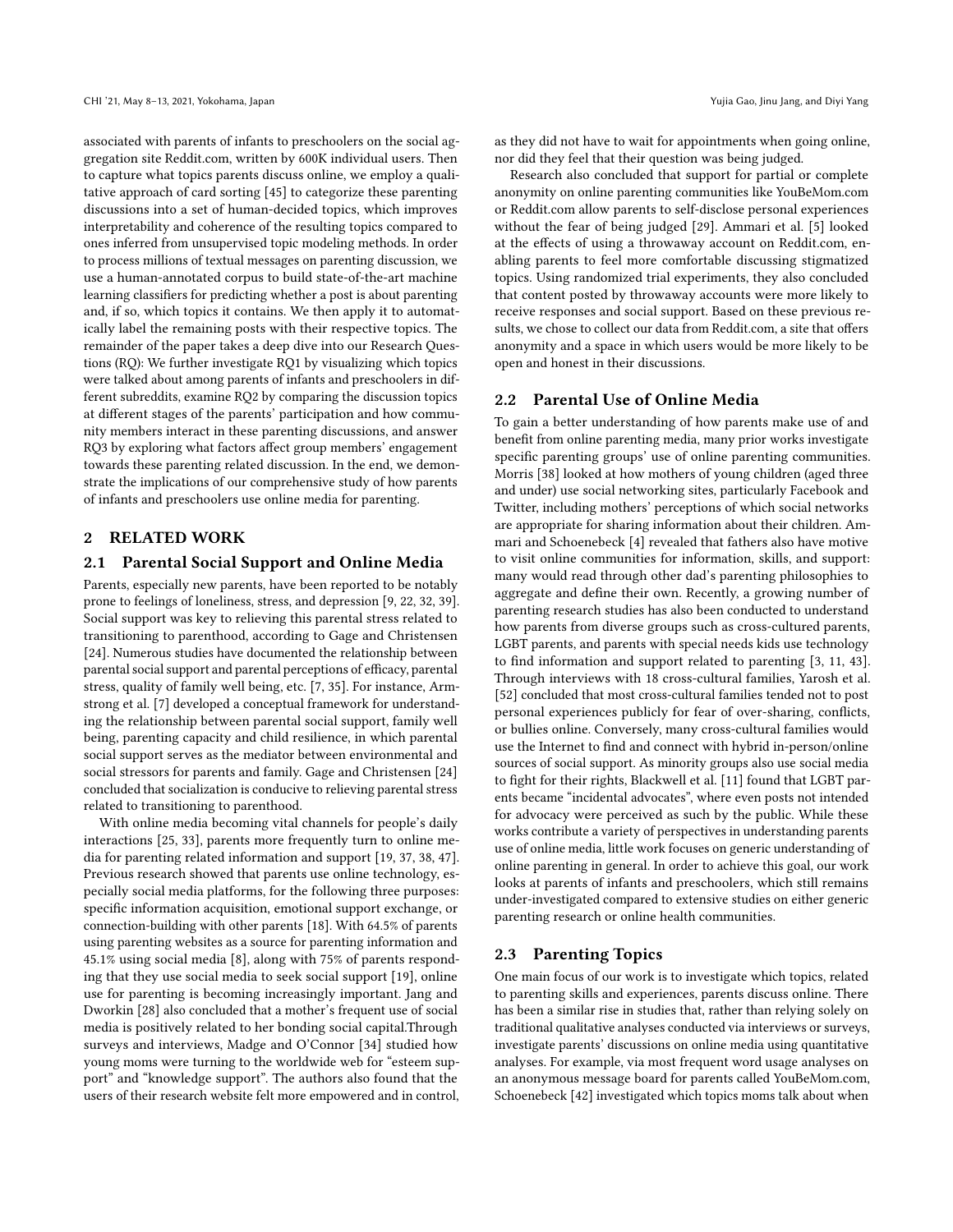they are not constrained by the norms and expectations of face-toface culture. Ammari and Schoenebeck [\[4\]](#page-10-10) used Latent Dirichlet Allocation (LDA) to compare topic and platform usage differences between different gender identities and parenting roles. They concluded mothers and fathers share certain topics in their discussion, while differences remain, one of which is mothers tend to focus more on early childcare discussions.

We build off from these prior studies that create gendered representation of parenting topics and provide a more comprehensive and generic taxonomy on what people talk about on parenting platforms. We incorporate qualitative and quantitative methodologies to produce coherent and human-understandable results that can be applied to online parenting communities in general. Moreover, we also make use of the taxonomy and our large-scale corpus to visualize how parents and community members from those online parenting support groups engage in parenting related discussions and what factors facilitate such discussion.

## 3 RESEARCH SITE ON PARENTING

Reddit.com is a social news aggregation and discussion website where users can submit content into user created forums of their choice, called "subreddits". In order to retrieve parenting related discussions on Reddit, we first used an external Reddit  $\mathrm{API}^1$  $\mathrm{API}^1$  to collect all parenting related subreddits by querying it with topic keywords "parenting", "parent", and "new parent". Based on the returned subreddit list, we then manually examined each subreddit to filter out subreddits that are irrelevant to parenting before preschool. We finally obtained 46 parenting subreddits related to our target group after the manual annotation, and the complete list of all scraped subreddits are provided here:

```
r/Adoption, r/AskParents, r/AtheistParents
r/BabyBumps, r/BabyExchange
r/AttachmentParenting, r/beyondthebump
r/birthcontrol, r/boobsandbottles
r/breastfeeding, r/BreastPumps, r/Buyingforbaby
r/ClothDiaps, r/CuteKids, r/daddit
r/downsyndrome, r/FamilyDinner, r/FormulaFeeders
r/homeschool, r/Midwives, r/Mommit,
r/NaturalPregnancy, r/NewParents, r/NewDads
r/NewMomStuff, r/parent, r/Parents
r/parentdeals, r/Parenting, r/ParentingLite
r/ParentsOfMultiples, r/playgroup, r/PreDaddit,
r/pottytraining, r/radicalparenting
r/Preterm r/raisingkids, r/SAHP, r/SingleParents
r/SpecialNeedsChildren, r/stepparents
r/teachingchildren, r/ThingsMyKidSaid, r/toddlers
r/TryingForABaby, r/UKParenting, r/VBAC
```
We then scraped the thread-starting posts and their comments from pushshift.io $^2$  $^2$  for these 46 parenting related subreddits between 2015 - 2020, which then served as the research corpus for all of the following analyses. During this period, 602,078 posts were collected from 202,988 distinct users, along with 10,794,023 comments from 425,059 users related to these posts. The mean length of the posts was 185.3 words, while the median was 128. The mean length of the

comments was 56.3 words, while the median was 36.0. Amongst the 202k Redditors, users started a mean of 2.96 and a median of 1.0 post threads and wrote a mean of 24.7 and a median of 3.0 comments. These are the data for which we base our following analysis on.

#### 4 UNDERSTANDING PARENTING TOPICS

To understand what parents discuss when participating in online parenting platforms, we conducted a thorough examination of common parenting topics via card sorting [\[45\]](#page-10-18). Card sorting is a technique in user experience design for discovering how a group of subject experts or users categorize information or generate a taxonomy. We first randomly sampled 1000 thread-starting posts from the aforementioned parenting related subreddits, then asked annotators from Amazon Mechanical Turk  $(MTurk)^3$  $(MTurk)^3$ , an online crowdsourcing platform that allows people to post jobs and for workers to choose jobs to perform, to provide a set of keywords to describe the topics or themes in each post. We provided the turkers with detailed description and examples of this task. Annotators were asked to rate whether a post is about parenting from infancy to preschool; if yes, they then provided a few keywords (a single word or a phrase) to summarize the topics in an open-ended manner. To ensure annotation quality, we required turkers to have a 98% approval rate and at least 5000 approved tasks, or "HITs", for their previous work on MTurk. Furthermore, turkers received training materials and were required to pass the free-form keyword qualification tests after the training in order to participate in the task. Each post was annotated by three turkers and we paid \$0.08 for rating each message. Once we collected those rated posts with their candidate topical keywords, we then organized two card-sorting sessions where we worked closely with three graduate research assistants majoring in HCI (not authors of this work) to design the parenting topic taxonomy. In the first session, each annotator was asked to go through his/her received list of keywords independently and come up with a candidate taxonomy to categorize those keywords into clusters. Annotators would also provide a name for each cluster as the candidate parenting topic. In the second session, based on the three candidate taxonomies from three annotators, the authors of this paper identified overlapped topics and resolved possible disagreement among annotators about the categories. This lead to a finalized list of 30 parenting topics in Table [1,](#page-3-0) which annotators agreed could serve as a representative taxonomy of topics in parenting discussion.

Some of our finalized 30 topics covering what parents discuss online are consistent with parenting taxonomies and interview excerpts from prior research [\[6,](#page-10-11) [38,](#page-10-16) [47\]](#page-10-17). However, the difference is that our topic taxonomy captures more nuanced parenting topics, such as Moms' Health, Language Training, and Walk Training. These topics are subtly nuanced, such as Child Behavior Issue versus Child Health, which are often hard to be inferred from a simple keyword perspective, nor be directly reflected by LDA based techniques that often require both manual interpretation of latent topics and extensive choices of topic numbers to determine the optimal one. We attribute these benefits to our qualitative card sorting methodology for constructing the parenting topic taxonomy. Compared to topic modeling or other automatic inferences methods,

<sup>1</sup><https://snoopsnoo.com/>

<sup>2</sup><https://pushshift.io>

<sup>3</sup><https://www.mturk.com/mturk/welcome>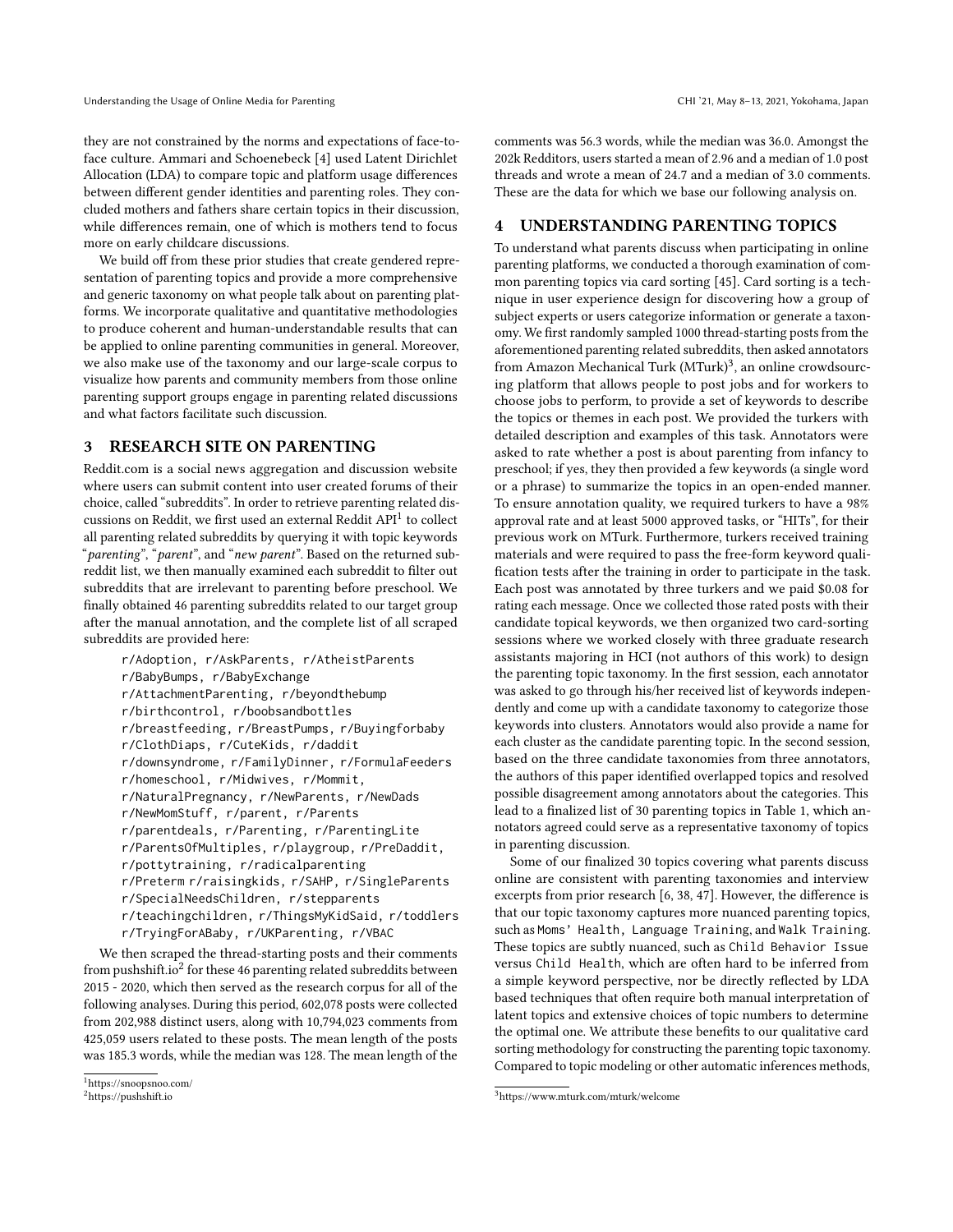<span id="page-3-0"></span>

| <b>Topic</b>             | Definition                                                                                     | <b>ICC</b> | $\#$ |
|--------------------------|------------------------------------------------------------------------------------------------|------------|------|
| Baby food                | Soft, easily consumed food for babies, other than breast milk or formula.                      | 0.469      | 114  |
| Birth                    | Talk about childbirth, birth choices or the delivery of a new baby.                            | 0.438      | 127  |
| Breastfeeding            | Breastfeeding or nursing babies or young children.                                             | 0.743      | 502  |
| Child Behavior Issue     | Discuss child behavioral problems and solutions.                                               | 0.240      | 142  |
| Child Health             | Kids' health issues, such as symptoms, vaccination.                                            | 0.608      | 265  |
| Child Appearances        | Talk about kids'/babies' appearances, weights, etc.                                            | 0.733      | 60   |
| Child Milestones         | Describe kids' milestones, such as walk, crawl, move.                                          | 0.251      | 31   |
| Child Product            | Products that are designed for babies and kids such as toys and clothes.                       | 0.766      | 556  |
| Childcare                | Looking after children by a day-care center, nannies, babysitter, teachers or other providers. | 0.044      | 90   |
| Dad Parenting            | Dad's involvement and issues about parenting children.                                         | 0.561      | 159  |
| Discipline               | Setting rules and disciplines for children                                                     | 0.167      | 83   |
| Economy                  | Economical factors or aspects of parenting                                                     | 0.452      | 71   |
| <b>Emotion Coaching</b>  | Help children recognize and understand their feelings.                                         | 0.498      | 40   |
| Language Training        | Teach children to learn to speak and talk.                                                     | 0.347      | 18   |
| Moms' Health             | Health, mental health issues related to moms                                                   | 0.490      | 93   |
| Multiple Children        | Having multiple children                                                                       | 0.414      | 136  |
| Non-biological Parents   | Issues with step parents, LGBT parents, adoption, etc.                                         | 0.562      | 74   |
| Parent Education         | Educating and training parents for better parenting.                                           | 0.142      | 69   |
| Parent Support           | Support and social activities for parents.                                                     | 0.281      | 244  |
| Parent-child Interaction | Interaction and relationship (e.g., attachment, bond, separation) with kids.                   | 0.497      | 145  |
| Play                     | Children's play, toys and activities.                                                          | 0.188      | 149  |
| Potty Training           | Toilet or potty training.                                                                      | 0.725      | 151  |
| Pregnancy                | Talking about pregnancy and pre-birth issues.                                                  | 0.510      | 328  |
| School                   | Choosing preschool, kindergarten, education, training.                                         | 0.469      | 107  |
| Sell/Exchange            | Discussion of selling, exchanging or swapping things.                                          | 0.647      | 156  |
| Single Parents           | Single parent's or divorced parents' situation and parenting strategies.                       | 0.749      | 148  |
| Sleeping                 | Sleeping issues that parents and babies might have, such as baby naps, nighttime training.     | 0.752      | 392  |
| <b>Walk Training</b>     | Training babies to learn to walk.                                                              | 0.508      | 29   |
| <b>Working Parents</b>   | Parents' work-life balance and relevant issues.                                                | 0.577      | 83   |
| Other                    | Parenting related topics that are not listed above.                                            | 0.348      | 118  |
| Parenting                |                                                                                                | 0.624      | 3939 |

Table 1: A taxonomy of 30 parenting topics, their definitions, the Intra-class Correlation (ICC) for measuring annotation agreement, and the number of posts in each parenting topic (#).

our process of qualitative keyword sorting encodes how annotators sort these collected keywords and categorized these unstructured information into comprehensive and exclusive parenting topics.

## 5 PREDICTING PARENTING TOPICS

Given that users can discuss various topics even within specific subreddits, it is not reasonable to assume all posts in a subreddit belong to that subreddit subject. For instance, parents typically join "r/breastfeeding" to exchange information on breastfeeding related issues, but may also post funny stories that involve their pets and kids. Thus, identifying a high quality set of posts where users engage in parenting discussion is essential for understanding what topics parents are talking about, and how community members react to those discussions. To this end, we built machine learning models to automatically predict different parenting topics that parents discuss. First, human coders rated a set of messages about whether a post is about parenting and its involved topics based on our parenting topic taxonomy in Table [1.](#page-3-0) These annotations were then served as the ground truth in developing the automated measure of parenting topics. Second, we represented each message as a

set of language features as input for the machine learning models and constructed statistical models based on the hand-coded data and evaluated its performance. Finally, we applied the validated model to all messages in all parenting related subreddits.

#### 5.1 Dataset Annotation

In order to construct an annotated "ground-truth" dataset for training machine learning models, we randomly selected a sample of 4,800 Reddit posts for manual labeling on MTurk. We asked turkers to first judge whether a post was about parenting between the infancy and preschooler stages via a simple yes/no question; if yes, they were then asked to select any number of topics they thought classified that post from the list of 30 topics in Table [1.](#page-3-0) We provided definitions and examples to each parenting topic, as well as a set of test questions as qualifications. We again required annotators to have a 98% approval rate and at least 5000 approved HITs for their previous work as well as passing the parenting topic qualification tests but also required them to be located in the US. We paid \$0.10 for rating each message, and each post was rated by 3 different annotators. The average annotation time per post is 219 seconds.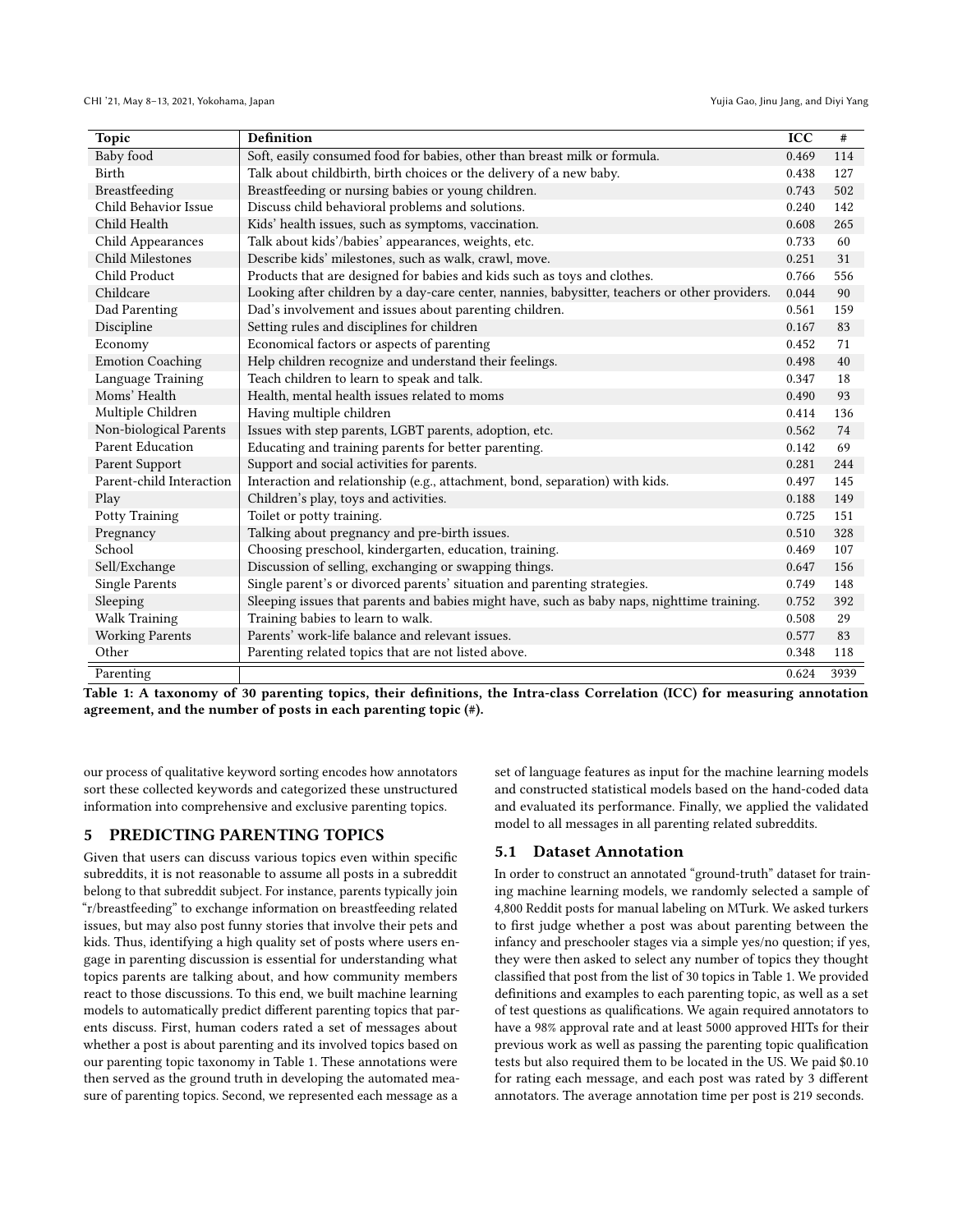To validate the reliability of the turkers' annotations, we used Intra-class Correlation (ICC) to calculate the annotation agreement, as shown in Table [1.](#page-3-0) We found that, in terms of whether a post is about parenting from infancy to preschool, we obtained an ICC score of 0.624, indicating moderate agreement among three raters. Most parenting topics, such as Breastfeeding, Child Health, and Potty Training, had fair ICC scores (greater than 0.4) [\[16\]](#page-10-30). We also observed that some parenting topics, including Child Behavior Problem, Childcare, Discipline, Parent Education, Parent Support, Play, and Other, had an ICC score less than 0.4, indicating that these topics did not have consistent annotations. We then discarded those 7 categories from our follow-up analyses, and focused on the remaining topics with higher quality annotations. For all annotated posts, we finalized a label for a post if at least 2 out of the 3 annotators agreed on that label via a majority voting. After this process, there were 3,939 Reddit posts about parenting, and the detailed breakdown of their specific topics is in Table [1.](#page-3-0)

#### 5.2 Predicting Parenting Topics

To automatically predict the topics of each post, we converted this parenting topic classification task into several binary classification tasks: one for whether a specific post is talking about parenting from infancy to preschool, and one each for whether it is about a certain topic. To build robust and reliable machine learning classifiers, we removed topics that have less than 50 data points or have an ICC annotation agreement score less than 0.4. This led to a total of 19 classification tasks, together with the prediction of Parenting discussion. We experimented with two machine learning models that are widely used in text classification tasks to automatically predict these parenting topics:

- (1) Logistic Regression Classifier: we built generic logistic regression models with bag-of-words representation, Word2Vec representation [\[36\]](#page-10-31), and a combination of TF-IDF and Word2Vec.
- (2) Bidirectional Encoder Representations from Transformers (BERT) [\[17\]](#page-10-32): BERT is a pre-trained language representation model, and has achieved state-of-the-art results on eleven natural language processing tasks, outperforming baseline methods. We used the Pytorch implementation of BERT  $^4$  $^4$ .

The maximum length of the token sequence was 512, so we truncated sentences (around 2%) that exceeded this limit. Although our annotated corpus had approximately 4000 posts with their corresponding parenting topics, it was still not enough, especially for some of the less common topics. To mitigate this problem, we applied a widely-used data augmentation method called backtranslation to create a set of "augmented data and labels" [\[14,](#page-10-33) [15,](#page-10-34) [23,](#page-10-35) [44\]](#page-10-36). It works by translating the posts from one language (e.g. English) to another (e.g. German), and back again to English. We used the Fairseq<sup>[5](#page-0-0)</sup> translation model and effectively doubled the number of posts for each topic via data augmentation.

To construct the machine learning models, the annotated dataset was randomly partitioned into training (80%), validation (10%), and testing (10%) sets. The training set was used to build the models, while the validation set was used as performance evaluation for different hyper-parameter configurations. We evaluated the final

<span id="page-4-0"></span>

Figure 1: F1-Score from **BERT Classifier + Augmented Data** for predicting different parenting topics

performance using the testing set once the model achieved good performance on the validation set. Note that we only performed the data augmentation on the training set and did not use it for testing nor validation.

#### 5.3 Result Discussion

We trained the binary classifier for all 19 remaining parenting topics and calculated their average performance with each combination of the features and models in Table [2.](#page-5-0) We found that, compared to traditional Logistic Regression models, BERT based models achieved higher performances in terms of both Accuracy and F1 scores. Additionally, adding augmented data to the BERT Classifier significantly improved F1 scores from 0.612 to 0.710. We thus chose this BERT Classifier with augmented data as our final model, and reported the detailed results on each parenting topic in Figure [1.](#page-4-0) We found that our machine learning classifier obtained reasonable accuracy for predicting different parenting topics consistently. Given the adequate validity of these models, we then applied them to the remaining 602K unlabeled Reddit posts. We first apply the parenting relatedness classifier to identify posts that talked about parenting from the infancy to the preschoolers, and then perform our parenting topic classifiers on these posts identified as parenting to further predict a list of parenting topics that they belong to.

## 6 VISUALIZING PARENTING TOPICS

This section utilizes a large-scale corpus to study RQ1 and RQ2 by visualizing which parenting topics related to infants and preschoolers were discussed in different subreddits at scale and investigating how members in those online parenting support groups participate in parenting discussions of various topics.

#### 6.1 Parenting Topic Discussion Differences

Using the corpus labeled by our machine learning models, we aggregated topics from all posts in a subreddit to obtain the most frequently discussed parenting topics of each subreddit. When analyzing these most discussed parenting topics for each subreddit, we found that the same parenting topics tended to show up in multiple subreddits. All topics in our list of 19 were represented as one of the top 3 topics for a subreddit in at least a single subreddit. The Chi-Squared goodness of fit test was conducted to investigate whether the parenting topics per subreddit followed a uniform distribution. We found that all subreddits showed significant deviation from the null hypothesis, for instance, for "r/ParentingLite", which showed the least deviation, the chi-squared statistic is  $\chi^2(18) = 93$ ,  $p <$ 

<sup>4</sup><https://github.com/huggingface/transformers>

<sup>5</sup><https://github.com/pytorch/fairseq>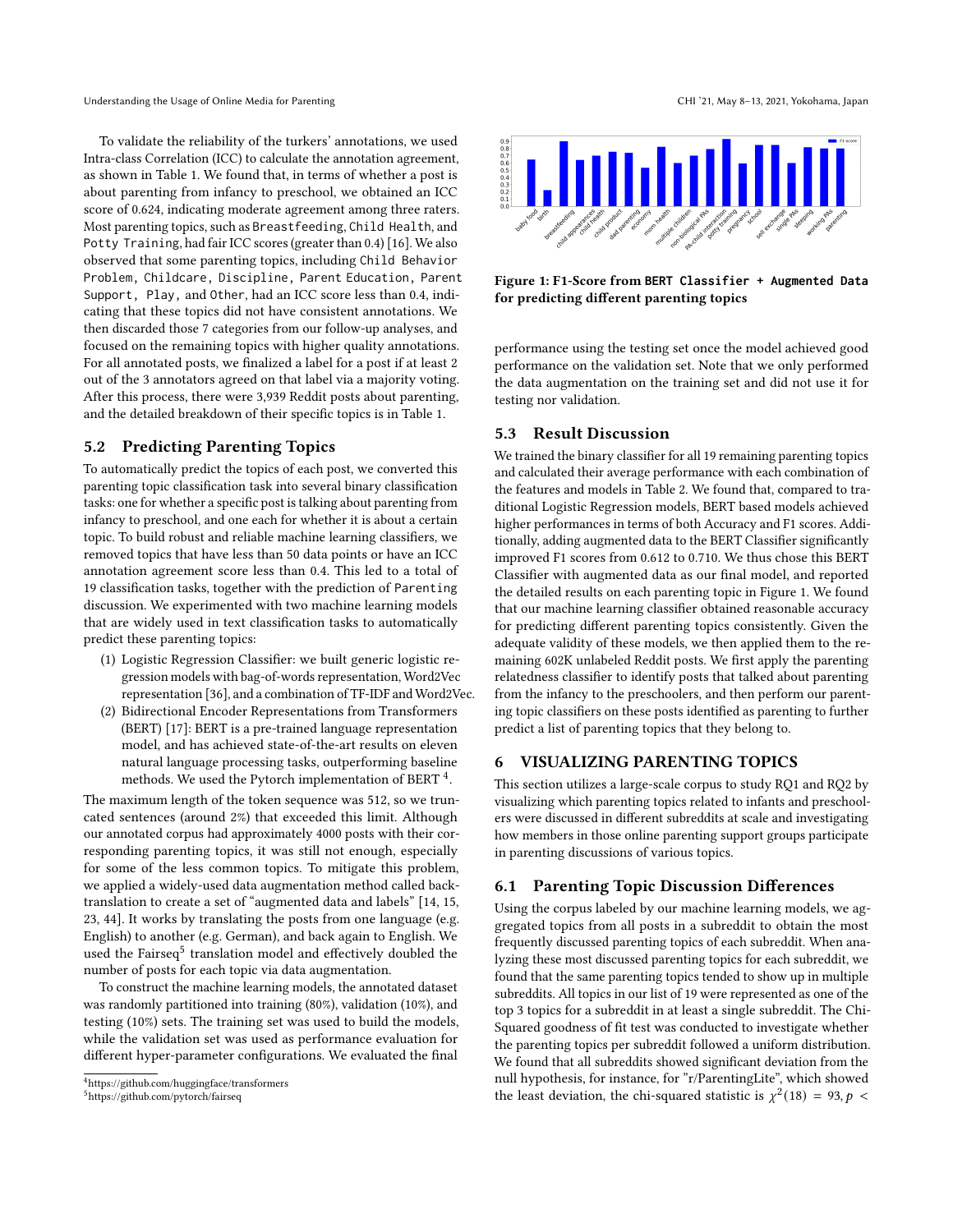<span id="page-5-0"></span>

| Model                                              | Accuracy | Recall | Precision | F1    |
|----------------------------------------------------|----------|--------|-----------|-------|
| Logistic Regression + Word2Vec Features            | 0.970    | 0.534  | 0.534     | 0.633 |
| Logistic Regression + (Word2Vec & TF IDF Features) | 0.966    | 0.393  | 0.906     | 0.518 |
| Logistic Regression + Bag of Words Features        | 0.949    | 0.179  | 0.474     | 0.238 |
| <b>BERT</b> Classifier                             | 0.972    | 0.565  | 0.692     | 0.612 |
| BERT Classifier + Augmented Data                   | 0.977    | 0.650  | 0.843     | 0.710 |

Table 2: Models' average performances for predicting different parenting topics

<span id="page-5-1"></span>

| <b>Topics</b>     | Top 3 Subreddits                                                                    | <b>Topics</b>               | Top 3 Subreddits                                                           |
|-------------------|-------------------------------------------------------------------------------------|-----------------------------|----------------------------------------------------------------------------|
| baby food         | r/boobsandbottles (5.86%)<br>r/FormulaFeeders (5.86%)<br>$r/b$ eyondthebump (1.45%) | non-biological<br>parents   | r/BabyExchange (17.2%)<br>r/Adoption (14.0%), r/cutekids (6.5%)            |
| birth             | r/Preterms (4.1%), r/downsyndrome (4.0%),<br>r/SpecialNeedsChildren (3.9%)          | parent-child<br>interaction | r/thingsmykidsaid (22.2%),<br>r/cutekids (20.4%), r/FamilyDinner (16.1%)   |
| breastfeeding     | r/BreastPumps (31.5%),<br>r/boobsandbottles (23.5%), r/breastfeeding (23.1%)        | potty training              | r/pottytraining (25.9%),<br>r/raisingkids (16.6%), r/toddlers (2.36%)      |
| child appearances | r/AttachmentParenting (23.5%)<br>r/NewParents (9.6%)<br>r/beyondthebump (9.6%)      | pregnancy                   | r/predaddit (30.2%)<br>r/NaturalPregnancy (23.9%)<br>r/NewDads (21.4%)     |
| child health      | r/UKParenting (8.6%)<br>r/SpecialNeedsChildren (7.2%), r/Parenting (4.0%)           | school                      | r/homeschool (46.6%)<br>r/parentdeals (25.0%), r/playgroup (16.7%)         |
| child product     | r/Breastpumps (46.7%)<br>r/breastfeeding (43.9%), r/clothdiaps (36.3%)              | sell exchange               | r/playgroup (66.7%), r/raisingkids (14.1%)<br>r/BabyExchanges (52.3%)      |
| dad parenting     | r/FamilyDinner (22.2%)<br>r/Buyingforbaby (20.4%), r/clothdiaps (16.1%)             | single parents              | r/pottytraining (34.5%)<br>r/SingleParents (11.8%)<br>r/stepparents (5.5%) |
| economy           | $r/SAHP$ (3.4%), $r/NewDads$ (2.6%)<br>r/SingleParents (2.5%)                       | sleeping                    | r/vbac (50.9%), r/Midwives (41.2%)<br>r/NaturalPregnancy (47.8%)           |
| mom health        | r/NaturalPregnancy (2.1%)<br>r/BabyBumps (0.47%), r/birthcontrol (0.34%)            | working parents             | r/SingleParents (4.37%)<br>r/SAHP (1.61%), r/NewDads (1.34%)               |
| multiple children | r/birthcontrol (33.7%)<br>r/parentsofmultiples (16.7%)<br>$r/vbac$ (10.9%)          |                             |                                                                            |

Table 3: Top 3 subreddits discussing each parenting topic, together with the percentage of the subreddit posts on a given topic.

0.001. This suggests that subreddits do not discuss a wide variety of topics, but instead, focus on a few topics.

Table [3](#page-5-1) presents the three subreddits where each topic is most likely to be discussed. We observed that, in general, the subreddit name accurately describes the corresponding topics. For instance, the topic breastfeeding aggregates in "r/BreastPumps" and "r/breastfeeding", and the top subreddit for potty training is its same-name subreddit. However, we also found some exceptions. Unexpected topics showing up in unexpected subreddits could be attributed to that the topic composition of different subreddits are restrained to our target groups, i.e. new parents of infancy to preschool, and does not comprehensively represent the entire parenting communities on Reddit. For instance, Dad parenting shows up most frequently in "r/FamilyDinner", "r/Buyingforbaby", and "r/clothdiaps". These topic subreddit lists may or may not suggest that dads are more focused on the materialistic, but it is certain

that the reason why r/daddit is not among the most frequent subreddits is because only a small part of the subreddit is about new parents. Thus, the results need to be interpreted in the context of new parents. In another example, the topic sleeping is frequently found in Midwives, Natural Pregnancy, and VBAC, which might communicate to us that new moms going through pregnancy stage frequently experience sleeping difficulties. An example post from r/VBAC (Vaginal Birth After C-section) is "I experienced contractions very soon. I felt a lot of pain in the evening and we thought I was going to go into labour properly. Around 1am the contractions faded away. The Foley bulb had probably fallen out but it was still in my vagina. I slept for a while but woke up several times..."

To sum up, each subreddit seems to focus on a few selected topics, and the subreddit name in general reflects the topics well, suggesting that parents can follow specific subreddits for targeted parenting topic discussion.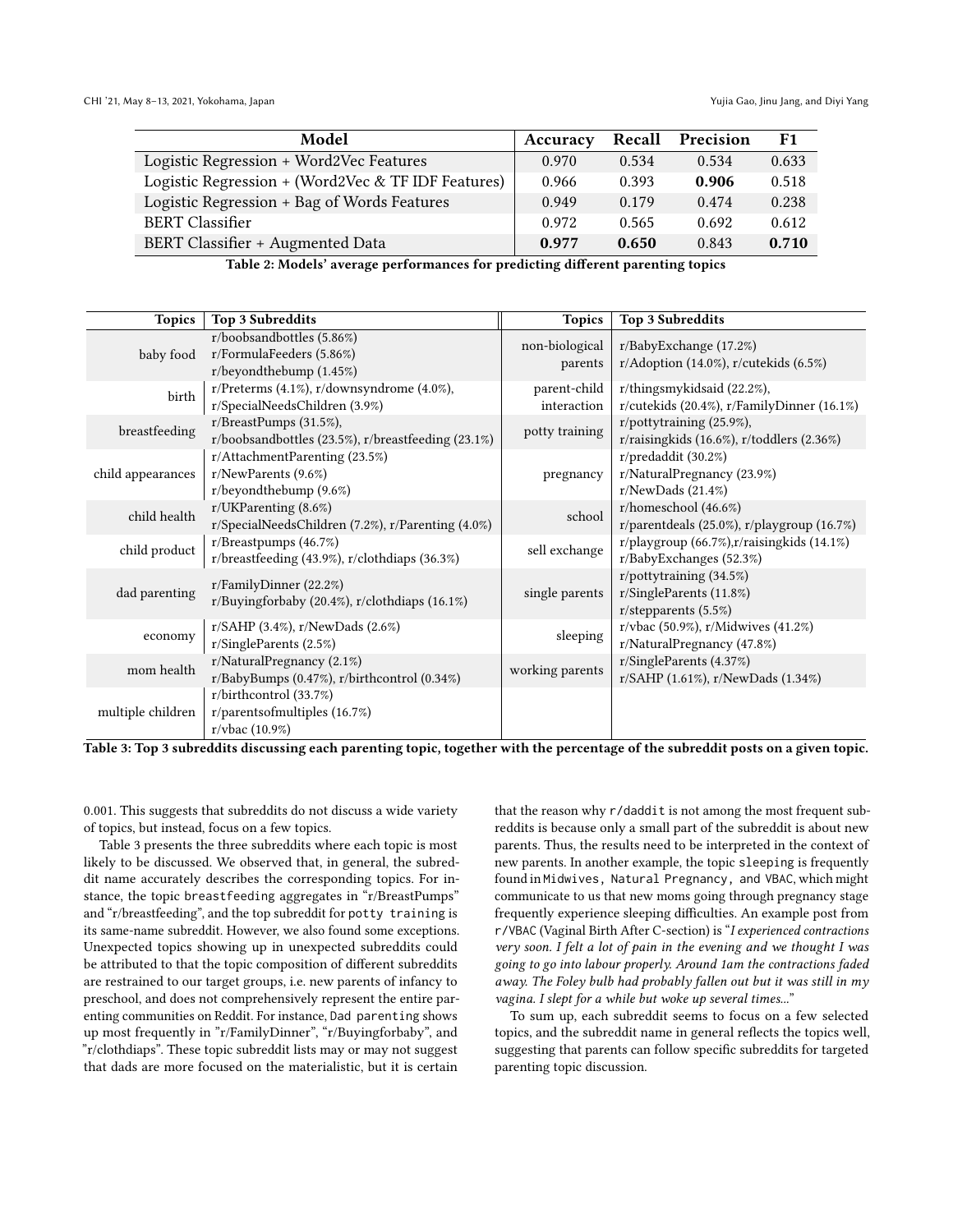#### 6.2 Parenting Topics and Gender Differences

Next, we examine gender roles in parenting related discussion, especially in terms of what topics parents discuss and how they vary across mother-focused vs. father-focused parenting subreddits. The comprehensive nature of our parenting discussion corpus across 46 subreddits enables us to study fine-grained differences and similarities in users' parenting topics of interest at scale.

We analyzed father-focused subreddits against mother-focused subreddits on their respective topics of interest by selecting three father-focused subreddits: "r/daddit", "r/NewDads", and "r/preDaddit", and two mother-focused subreddits: "r/Mommit" and "r/NewMomStuff". Threads from these subreddits were then used to compare the topic distribution among father- and mother-focused subreddits. The independent z-test of proportions for each topic revealed that six topics, birth, mom health, school, sell exchange, single parents, and working parents, are discussed with similar frequency across both groups. Topics including baby food, breastfeeding, child appearance, child health, child product, multiple children, potty training and sleeping are discussed significantly more frequently in mother-focused groups compared to dad-focused channels, with associated p-value less than 0.001. This aligns with Ammari et al's conclusion that mothers tend to discuss more on breastfeeding, preparing food for younger babies, training kids' with sleeping or using toilets [\[6\]](#page-10-11). Additionally, one interesting discovery that we have made is that the topic working parents are discussed by the same frequency from mothers and fathers. This results is backed up by how mothers with children of any age have been showing a consistent increase in the participating in the workforce ever since 1975, with the curve flattening out at around the year 2000, where 40% of American households had a mother who was the main breadwinner for the family [\[40\]](#page-10-37). As of 2019, 76.8% of mothers with own children between the ages of 6 to 17 were in the workforce, and for mothers with children under 3, 63.5% were in the workforce[\[12\]](#page-10-38), suggesting that nowadays new mothers will not be limited by the role of "mother" and are actively going back to the workforce and taking more responsibility outside the household while pursuing their personal career.

In comparison, aside from the obvious dad parenting, topics including economy, non-biological parents, parent-child interaction, and pregnancy are discussed more frequently in father-focused parenting groups (p<0.001). One surprising finding from above is that fathers discuss pregnancy more than mothers. Examining pregnancy-related threads from both genders, we found that both fathers and mothers announce the big news about having a baby and express concerns or anxieties towards the pregnancy. While mothers tend to talk about their physical distress and pains from expecting and delivering, or their worry about not failing other's expectations to be the "perfect mother", fathers are more likely to discuss apprehension regarding the need to take more responsibilities, or the plight of financially supporting the family after a new member arrives, which echoes the result that topic economy is discussed more by fathers. These results were also were closely in-line with previous research done on the topics new fathers talk about on Reddit done using a different analysis method [\[46\]](#page-10-39).

To conclude, certain topics are shared across father- and motherfocused parenting discussion groups. Similar discussion frequency

<span id="page-6-0"></span>

Figure 2: The distribution of the number of topics discussed by each user.

on the topic working parents suggest mothers are increasingly return to their careers as well as fathers, to share responsibilities in support their family as well as fulfilling personal pursuits rather than just being a "mother". In the meantime, mother discuss specific ways to take care of the baby like potty training or baby food, while fathers discuss more on economical or financial situations associated with the baby, possibly due to the social stereotypes which automatically impose more financial burden on the fathers [\[30\]](#page-10-40). Our research confirmed other prior works on the topics of interests that new mothers have, while for new dads, our research would be a valuable data point as studies focused on new dads are not as common as ones on new mothers.

# 6.3 User-level Dynamics on How Parenting Discussion Changes Over Time

We further visualized the number of topics discussed per person. While Section 6.1 explained whether subreddits focus on particular topics, this analysis enables us to understand whether our target parents use online media to discuss only a few selected topics, a variety of topics, or if it differs case by case [\[48\]](#page-10-41). We used the Gini coefficient, a percentage ranging from 0 to 1 representing degree of inequality in a distribution, to measure inequality in the parenting topic count distribution for each user. If the Gini coefficient is closer to 1, it indicates that users' topic discussion is not uniformly distributed but rather pertains to certain behaviors. Upon calculation, we obtained a Gini coefficient of 0.76, suggesting that parents' discussed topics can be grouped to certain clusters, further validated by Figure [2.](#page-6-0) 56% of the users discussed only 1 topic, 91% of the users only focused on 3 or less topics, while the maximum topic number is 12, by exactly 1 user. Interestingly, out of the 22,692 users who discuss two topics on Reddit, one thirds (32%) of them talked about the combination of sleeping and pregnancy, which suggests sleeping problems often co-occur with pregnancy for new parents. Another common pair of topics is single parents and economy, 5% of total two-topic users.

Next, we visualized and compared the topic distributions of new parents over their different participation stages. We hypothesized that parents may join online parenting support groups during a specific milestone or key development stage of child-raising, such as during pregnancy or after the birth of the child. In this case, the user's interest towards these initial topics may change as they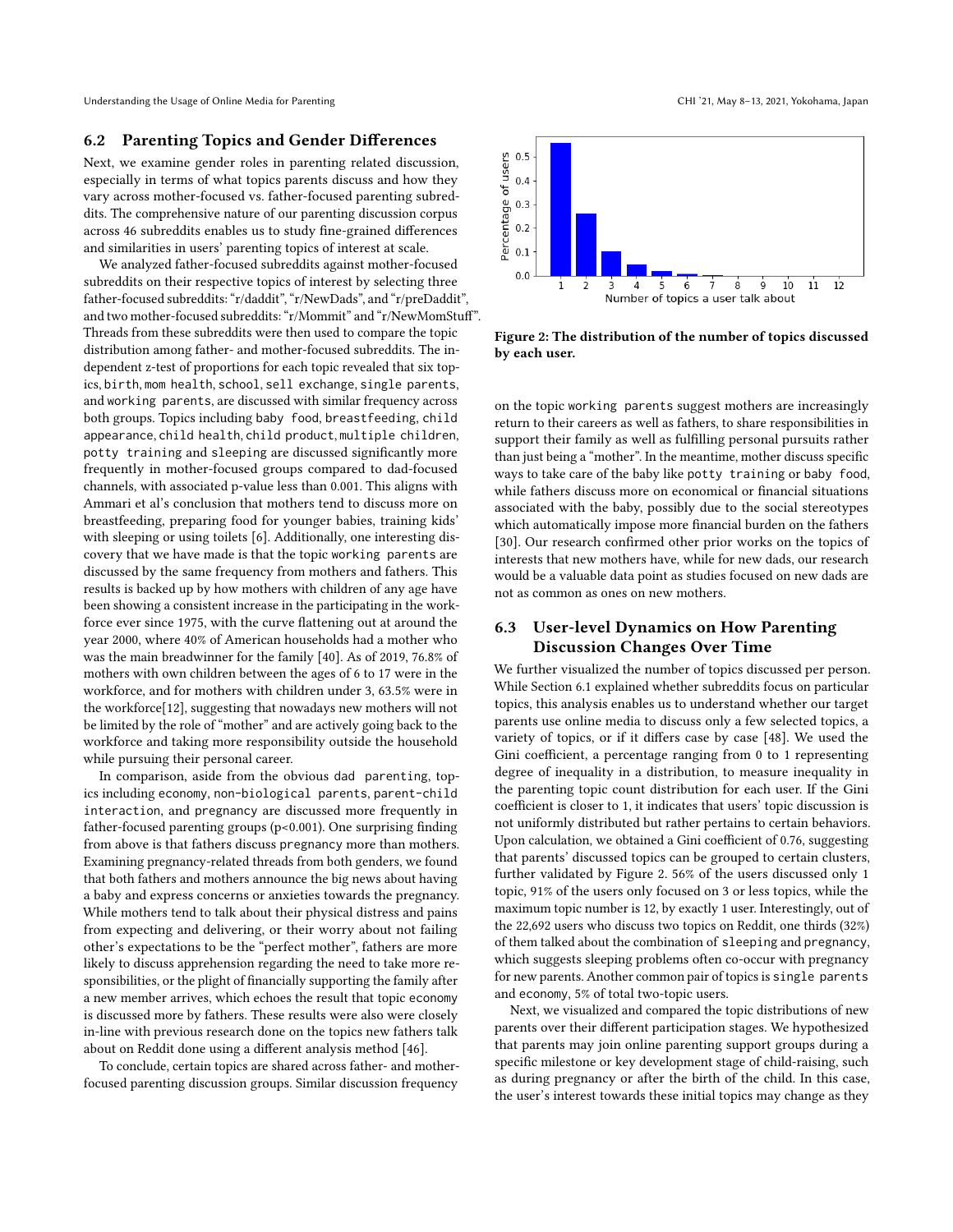progress through parenting stages, and there might be an increase of interest in other topics. Specifically, we looked at four separate participation stages: up to the first month since the user initially joined the parenting support groups, one to six months, six months to one year, and after one year. The visualizations of the frequency change can be found in Figure [3.](#page-8-0) We found that, sleeping and pregnancy, two most frequently discussed topics up to the first month of initial participation experience consecutive decrease throughout the four participation stages, dropping by 14.1 and 7.4 percent respectively . As mentioned previously, sleeping is relevant to pregnancy as it consists of discussions on sleeping difficulties experienced during pregnancy stage. This supports our hypothesis that parents tend to join during important turning part, suggesting many parents would join the community during pregnancy stage to learn about parenthood. The trends for other topics also back up this idea: mom health topic frequency also drop steadily, whereas topic frequencies for baby food, child health and child appearances consistently increase over time. This shows a gradual shifting of attention from the mother to the baby after child birth. Additionally, the topic working parents starts with a lower discussion frequency, but increases and reaches peak during the six months to one year since initial participation, which might be due to parents' tendency to discuss this topic and seek balances between work and family after the end of parental leave.

Based on the above observations, we found that many parents join the parents communities during pregnancy stages; new parents started by discussions on sharing news and stories on pregnancy and address on parent-focused issues like physical disturbance brought by pregnancy. Later, the focus of discussion gradually shifts towards topics that relate to taking care of the new-born and working parents situations.

#### 7 ENGAGEMENT IN PARENTING

This section investigates what factors affect members' interaction with different parenting topics and their engagement. Specifically, we use survival analysis to assess the influence of members' participation in different parenting topics and Reddit user activities on user commitment to their fellow communities.

#### 7.1 Methodology

Survival analysis is a statistical technique that estimates the influences of time on an event of interest by defining the dependent variable as the duration of participation. We define user commitment as the duration of participation in parenting related subreddits in units of participant-month [\[50,](#page-10-42) [51\]](#page-10-43). The control variables are the number of comments and posts the user writes, the average number of responses to their posts, the average length of each response. The independent variables are binary representations of the participation of each of these parenting topics. Continuous variables were standardized with a mean of zero and standard deviation of one, while binary variables were left in their original scale so that zero indicated an absence of some characteristic and one meant its presence. We use the statistical software package Stata to execute the analyses and assumed Weibull distribution [\[49\]](#page-10-44).

We look at 105,497 parents of infants to preschoolers who started at least one parenting related thread on Reddit. The timestamp of their first activity (e.g., starting a thread, or making a comment on others' thread) is viewed as their starting date for participating in parenting communities on Reddit, and the date of the last activity as the end of the participation. If the last activity was made in the month of the data collection, we consider the end of the participation to be censored, as we do not know the exact date of dropping out of the community. A user is defined to be dropping out of the community if they have not written any posts or comments within three months of their last post/comment. Under this criterion, users can leave the community and re-join multiple times.

#### 7.2 Results

We describe the results of the survival analysis in Table [4.](#page-8-1) Model 1 predicts whether survival rates are influenced by users' activities on the platform, defined by how long they have been staying in Reddit (tenure), how many posts or comments were sent out, and how were the responses to their posts. Since the continuous variables are standardized, the Hazard Ratio (HR) represents the predicted change in probability of leaving the community per one standard deviation increase in the predictor. An HR greater than one means the variable is associated with a higher than average likelihood of dropping out, while a hazard ration less than one means a lower than average likelihood of dropping out. The HR for tenure indicates that members who stayed in the Reddit one standard deviation longer than average were 27% more likely to stay in the community; similarly, initializing one standard deviation more threads than average was associated with 21% more likely to engage with the community. The HR for members' comments suggest that survival rates were a staggering 50% higher for those who wrote one standard deviation more comments. In contrast, the number of comments members received was associated with a 12% lower survival rate, and the average length of these responses has little effect in survival rates. This suggests that giving support or interacting with others through the means of commenting positively correlated with members' commitment to their fellow communities, consistent with prior research that showed casual relationships between support provision and self-esteem [\[41\]](#page-10-45), self-worth [\[26\]](#page-10-46), and increased happiness [\[1,](#page-9-2) [20,](#page-10-47) [21\]](#page-10-48). This might communicate to us that parents may come to receive advice, but stay to give advice and reap the mental health benefits of doing so.

Model 2 summarizes the influences of different parenting topics on the survival rates. We found that, topics such as breastfeeding, mom health, child product, baby food, and sleeping are associated with higher survival rates. In contrast, economy, school, non-biological parents, and single parents significantly increased the user's probability of dropping out. The increased dropout probabilities associated with these parenting topics might be closely related to what prior work on "throwaway accounts" on Reddit suggested [\[5\]](#page-10-28), as members in parenting communities are more likely use these throwaway accounts to discuss sensitive topics. Certain topics revealed by prior work [\[5\]](#page-10-28) such as Financial problems, Work-parenting demands, which echo with our topic of economy, and Gender & Parenting expectations, which involves being a step-parent, or a gay step-parent, and largely overlap with our topic of non-biological Parents. It might be that a significant amount of users on the topics economy, non-biological parents, and single parents discuss sensitive topics and utilize throwaway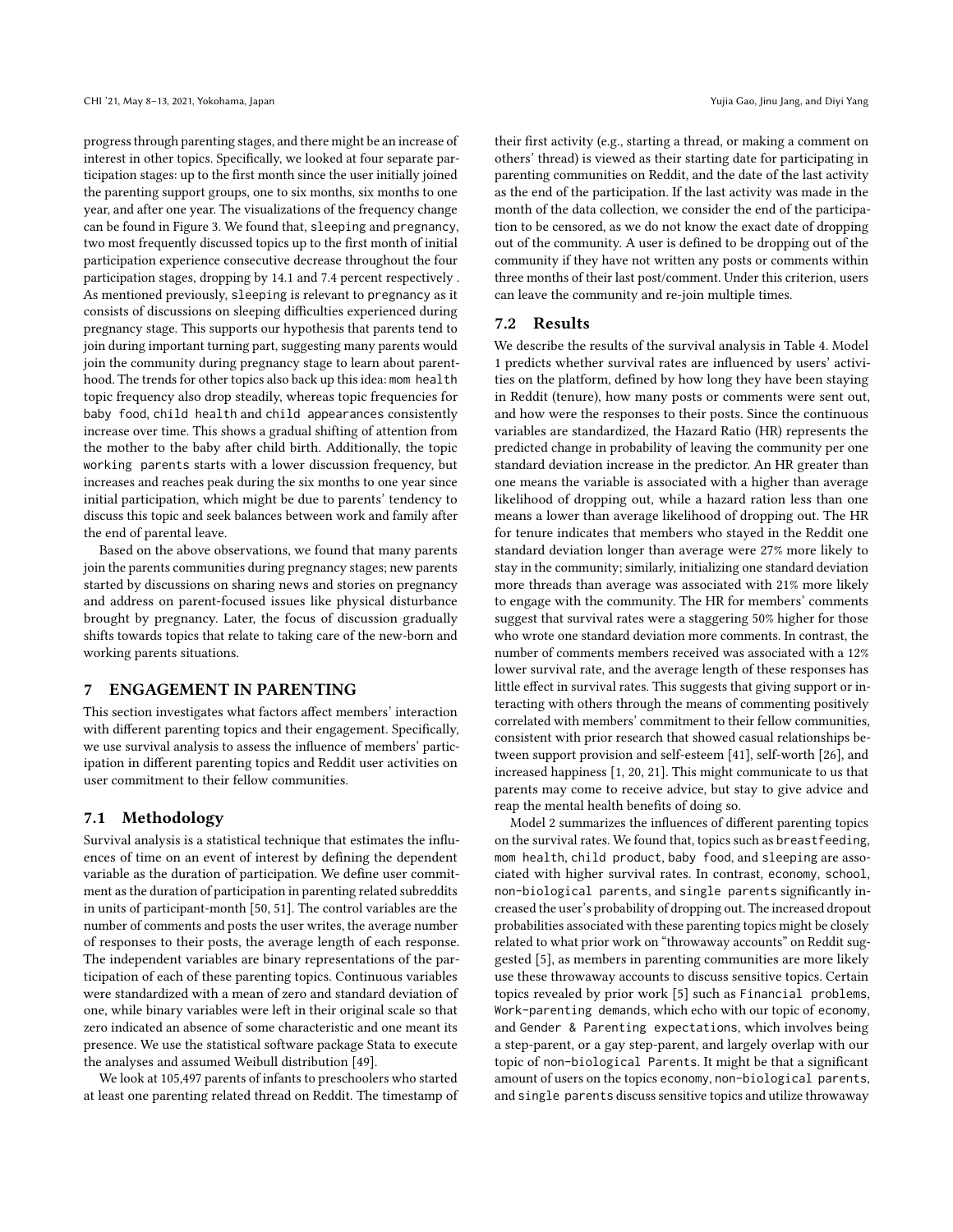<span id="page-8-0"></span>

<span id="page-8-1"></span>since participating in parenting-related subreddits, 2) during 1st - 6th months, 3) during 6th month to 1 year, 4) after 1 year

| Predictors                    | Model 1    | Model 2    | Predictors               | Model 1 | Model 2    |
|-------------------------------|------------|------------|--------------------------|---------|------------|
| tenure                        | $0.737***$ | $0.742***$ | economy                  |         | $1.253***$ |
| number of threads initialized | $0.790***$ | $0.836***$ | mom health               |         | 0.815      |
| number of comments sent       | $0.497***$ | $0.501***$ | multiple children        |         | $1.112***$ |
| mean received comment length  | $0.991*$   | 0.992      | non-biological parents   |         | $1.193***$ |
| mean received comment number  | $1.116***$ | $1.111***$ | parent-child interaction |         | $0.917**$  |
| baby food                     |            | $0.818**$  | potty training           |         | 0.884      |
| birth                         |            | 1.045      | pregnancy                |         | $1.080**$  |
| breastfeeding                 |            | $0.739***$ | school                   |         | $1.439***$ |
| child appearances             |            | $0.879***$ | sell / exchange          |         | 0.926      |
| child health                  |            | 0.992      | single parents           |         | $1.195***$ |
| child product                 |            | $0.768***$ | sleeping                 |         | $0.833***$ |
| dad parenting                 |            | $0.902*$   | working parents          |         | 1.012      |

Table 4: Survival analysis predicting how long members continue to participate in parenting community. \*\*\*: p<0.001; \*\*: p<0.01; \*: p<0.05. The number of observations is 524,688. The italic variables are standardized count variables; the rest are binary variables.

accounts to do so; we urge future research to further investigate this. The reason behind the topic school might be that, the topic was meant to focus not on the entire education up to 12th grade, but education only up until preschool. Thus it is expected that this period will be rather short so users might not need to be on the topic for an extended period of time.

## 8 CONCLUSION AND DISCUSSION

This research studies how parents of infants to preschoolers use online media for parenting, regarding what topics people talk about, how their topical interests change over time, and how discussion of these parenting topics influence their commitment to the community. Compared to previous work, our research looks at a large scale corpus of parenting related discussion with over 600K posts and 10 million comments from 46 subreddits. Utilizing our fine-grained parenting topic taxonomy and large-scale corpus, our quantitative analyses reach the following findings that contributes to theoretical understanding of parenting support groups:

• There were 30 topics that parents frequently talked about online. Moms and dads of infants and preschoolers share a set of parenting topics, but they focus on different aspects of the same topics and also have different topics of interest.

- Each parenting-related subreddit focuses on a select few parenting topics. The main topics discussed by each subreddit can generally be inferred from the subreddit name, with a few exceptions. The majority of users also showed a narrow set of parenting interests. Users show a shifting of interests over time, in tune with the development stages of their children. Interest and focus of topics transitions from parents to children as time progresses.
- Parents who initialized more threads and interacted with others via comments are more likely to stay in the parenting community. Parents who discuss sensitive topics such as Economy, non-biological parents or single parents tend to stay for a relatively shorter time period.

## 8.1 Ethical Consideration

This study involves the use of social media data of a sensitive group—parents of infants and preschoolers. Thus, many ethical measures have been taken to effectively ensure the privacy of the user information we have collected. The research study has been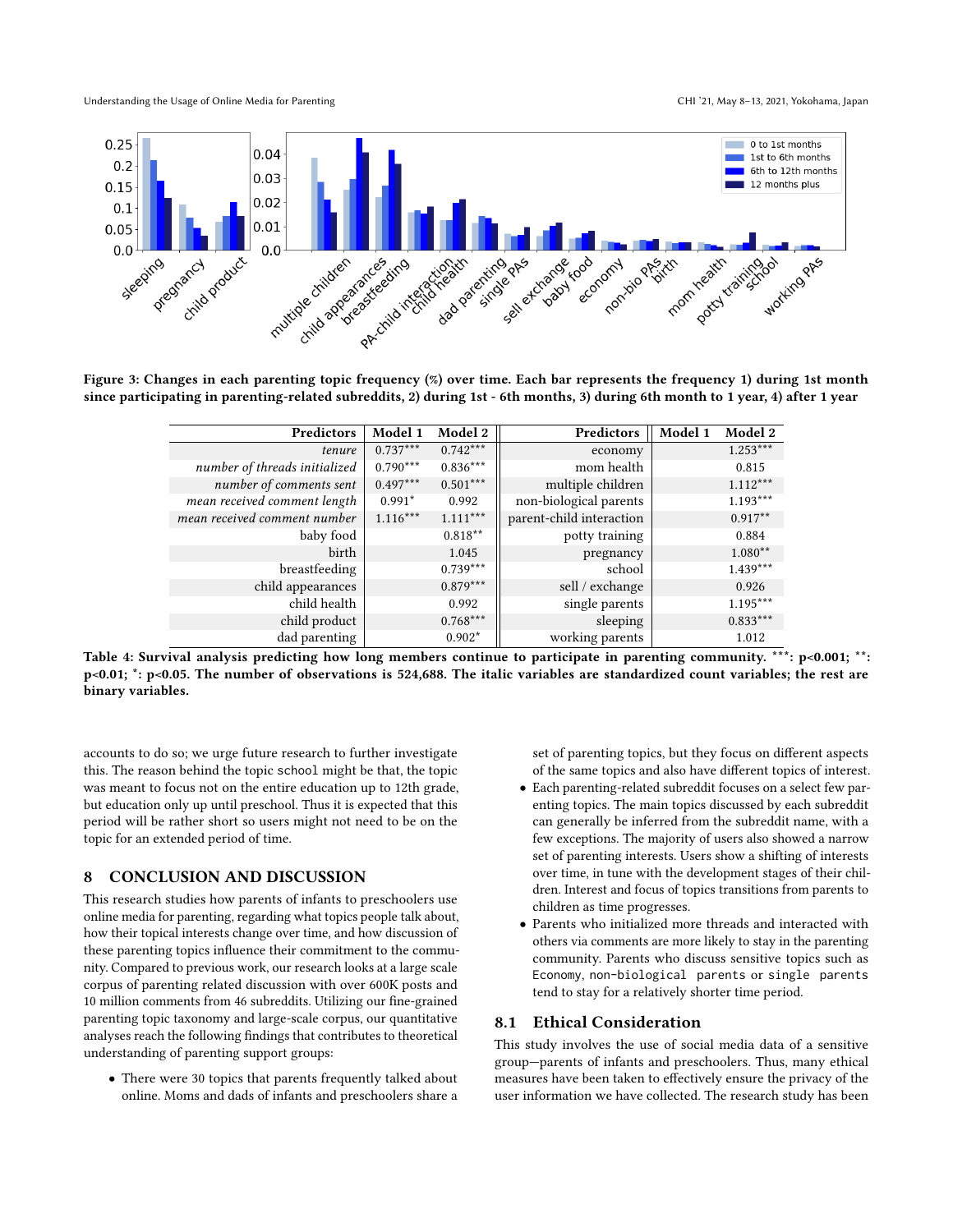approved by the Institutional Review Board (IRB) at the researchers' institution. The data collection and annotations are anonymous, with pseudo-username in place of actual usernames and other userrelated information removed to secure user's personal information. We also paraphrased the posts or comments we quoted in this work to prevent finding original content via web search [\[13\]](#page-10-49).

## 8.2 Implications

Our work contributes to the theoretical understanding of parents' use of online media for information and support. Our research not only indicates that parents use online media to discuss different aspects of parenting issues, and we also provide the first human-annotated taxonomy on topics that parents of infants and preschoolers discus online , which offers a comprehensive and more nuanced overview of online parental discussions. Our taxonomy is generic and domain-agnostic, meaning that it can be referenced to study parenting conversations from online parenting communities in general, not just Reddit discussions. It should be noted that the set of different topics being discussed across different contexts might differ. For example, public platforms like Facebook are widely used by parents to share updates of their children [\[38\]](#page-10-16), which corresponds to the topic Child Milestones. On the other hand, anonymous or secret parenting groups tend to discuss more inhibited topics. Thus, the application of the taxonomy should take into consideration of the defining factors of the online parenting group, like publicity, anonymity, demographics, etc. We also introduce a set of machine learning models for predicting parenting related topics with reasonable performances, which suggests that it is feasible to utilize computer programs to automatically analyze online parenting related discussions in a large scale with a small amount of ground truth data. The parenting topic taxonomy and identification process described here are reproducible broadly within the HCI community. Our parenting discussion corpus, annotated parenting topics, and code will be made public to facilitate future research. Furthermore, our analyses highlight novel conclusions about parents' use of online media that add to the theoretical foundations of online parenting and open up opportunities for future examination in the domain.

Our findings also shed lights on the design and usability aspects for parenting sites. Based on our findings in Section 6, while usercreated forums create diversifying online environments for new parents, it might cause confusion to parents new to the community who wanted to look for specific information or have their questions answered. To provide better support for new parents, our work makes several design recommendations. For example, Reddit offers community moderators the option to pre-define a set of tags for posts, called a "post flair". These "flairs" allow users to quickly search through all posts with the same tag. Building on our research, moderators of parenting subreddits could provide better tags for their communities and users. Another potential possibility for the parenting sites is incorporating a real-time tagging feature when the user is editing a post. Our machine learning model suggests the possibility to build high accuracy models with small amount of ground-truth data to automatically analyze online parenting discussions and generate labels for posts. With a pre-trained model deployed to the site back-end, it can optionally predict parenting topics for the post instantly based on the user input. Incorporating

with our findings in Section 6.1, the system can make recommendations on most relevant subreddits for the topics to post on. As a result, users can locate the most relevant niches and connect with others with similar experiences accurately and efficiently.

Our work revealed that certain topics were associated with limited user engagement, such as single parents, working parents, school, and non-biological parents partially due to the sensitive topics, throw-away accounts, and smaller user base, compared to other more general parenting topics like breastfeeding. The identification of these topics suggests a direction for the parenting research community to take a closer look at these topics towards better parenting support groups design.

## 8.3 Limitations and Future Work

One limitation to note for our work is that the quality of parenting topics annotations is not as desirable as expected. While the annotators went through training processes and qualification tests to be selected for the tasks, we acknowledge that potential bias may be introduced in the labeling process. Additionally, due to the limited amount of ground truth labels we are working with, some topics with infrequent occurrence ended up with lower ICC scores and had to be discarded in this work, to ensure the quality and reliability of the analysis. However, we acknowledge that many of these topics, such as Child Behavior Problem and Childcare, remain relevant to our target groups and should be taken into consideration and further examined as future work. Another limitation of our results comes from its correlational nature. Despite the reasonable correlations from our statistical methodology, we cannot explain the causation without natural experiments. This parenting research mainly utilized a quantitative approach to study how parents use online media for parenting, and although we believed such a dataoriented approach would reveal aspects of parent media interaction as a whole that the individual users may not realize, it did not allow for the incorporation of interpretations from users. Future research could employ surveys or interviews to better understand what users were personally looking for, and investigate the level of satisfaction users experience when using Reddit posts as a means for parenting related information, resource, and support. Since we used a large scale dataset from Reddit to understand parenting, many of our findings are specific to Reddit. Our findings should therefore be used with caution when applied to other domains.

#### ACKNOWLEDGEMENT

The authors would like to thank Robert Kraut, the members of SALT group and the reviewers for their feedback. This work was supported in part by Georgia Tech GVU/IPaT/GTRI Seed Grant. Diyi Yang was supported by a grant from Google.

#### **REFERENCES**

- <span id="page-9-2"></span>[1] Lara B Aknin, Elizabeth W Dunn, Ashley V Whillans, Adam M Grant, and Michael I Norton. 2013. Making a difference matters: Impact unlocks the emotional benefits of prosocial spending. Journal of Economic Behavior & Organization 88 (2013), 90–95.
- <span id="page-9-0"></span>[2] Elin K Alfredsson and Anders G Broberg. 2016. Universal parent support groups for parents of adolescents: Which parents participate and why? Scandinavian journal of psychology 57, 2 (2016), 177–184.
- <span id="page-9-1"></span>[3] Tawfiq Ammari and Sarita Schoenebeck. 2015. Networked empowerment on Facebook groups for parents of children with special needs. In Proceedings of the